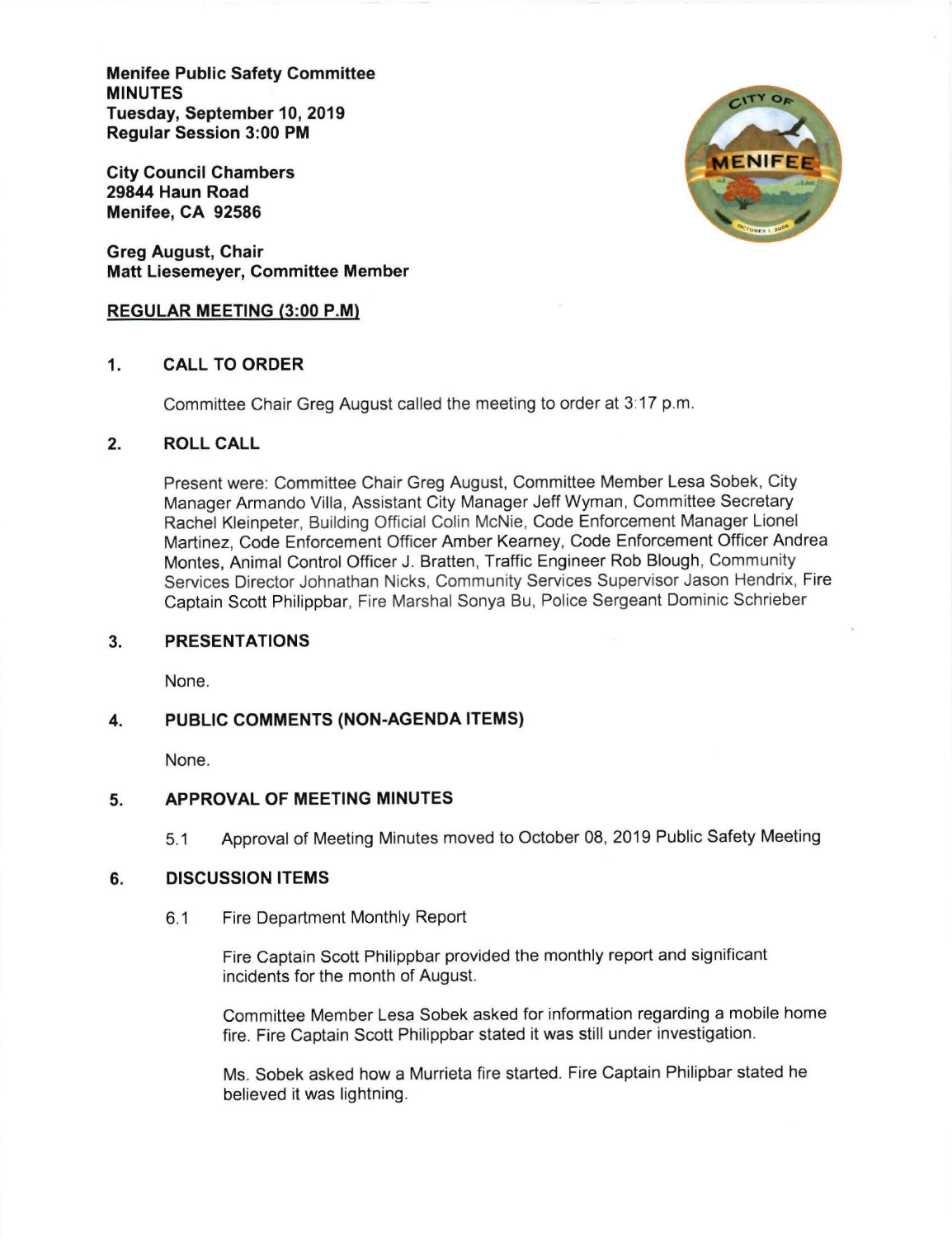Public Safety Committee **Regular Meeting Minutes** Tuesday, August 13, 2019 Page 2 of 3

> Ms. Sobek asked how Wolfee Donuts was able to open when it was red tagged after a fire. Building Official Colin McNie provided clarification on the situation.

Committee Chair Greg August inquired about a fire in Sun City. Fire Captain Philipbar stated he was not on duty at the time it took place.

Ms. Sobek and Fire Captain Philipbar discussed the increase in calls within the Ralph's shopping center. Mr. McNie replied that the shopping center is under new management and suggested that could be contributing to the increase.

6.2 Police Department Monthly Report

Police Sergeant Dominic Schreiber presented the monthly statistics and cases of interest. Sergeant Shreiber reported on various station activities and events for the month of August.

Committee Chair August and Sergeant Schreiber discussed the amount of time police stations keep arrested individuals.

Ms. Sobek commented on the increased number of homeless camps beneath the concrete bridge behind Santa Rosa Academy. Sergeant Schreiber suggested more work be done to buckle down gates to the openings below the bridge and to get tighter security.

 $6.3$ Code Enforcement Department Monthly Report.

> Building Official Colin McNie provided the report for August. Mr. McNie introduced the plan for new weed abatement program to go into effect next year after funding is received this November. Mr. McNie reported on the rising number of marijuana houses and Code Enforcement's efforts in reducing marijuana addiction. Mr. McNie discussed Code Enforcement's collaboration with Animal Friends of the Valley to increase spaying and neutering.

Assistant City Manager Jeff Wyman asked Mr. McNie if the City is allowed to seize homes. Mr. McNie discusses current approach of turning power and electricity off.

6.4 Animal Control Monthly Report

Animal Control Officer J. Bratten provided the Animal Control Services Report for the Month of August.

Ms. Bratten informed committee of rising complaints of coyote sightings and reported on ways to reduce Coyote sightings.

6.5 Public Works/ Engineering Monthly Report

Senior Traffic Engineer Rob Blough provided the monthly report for the month of August.